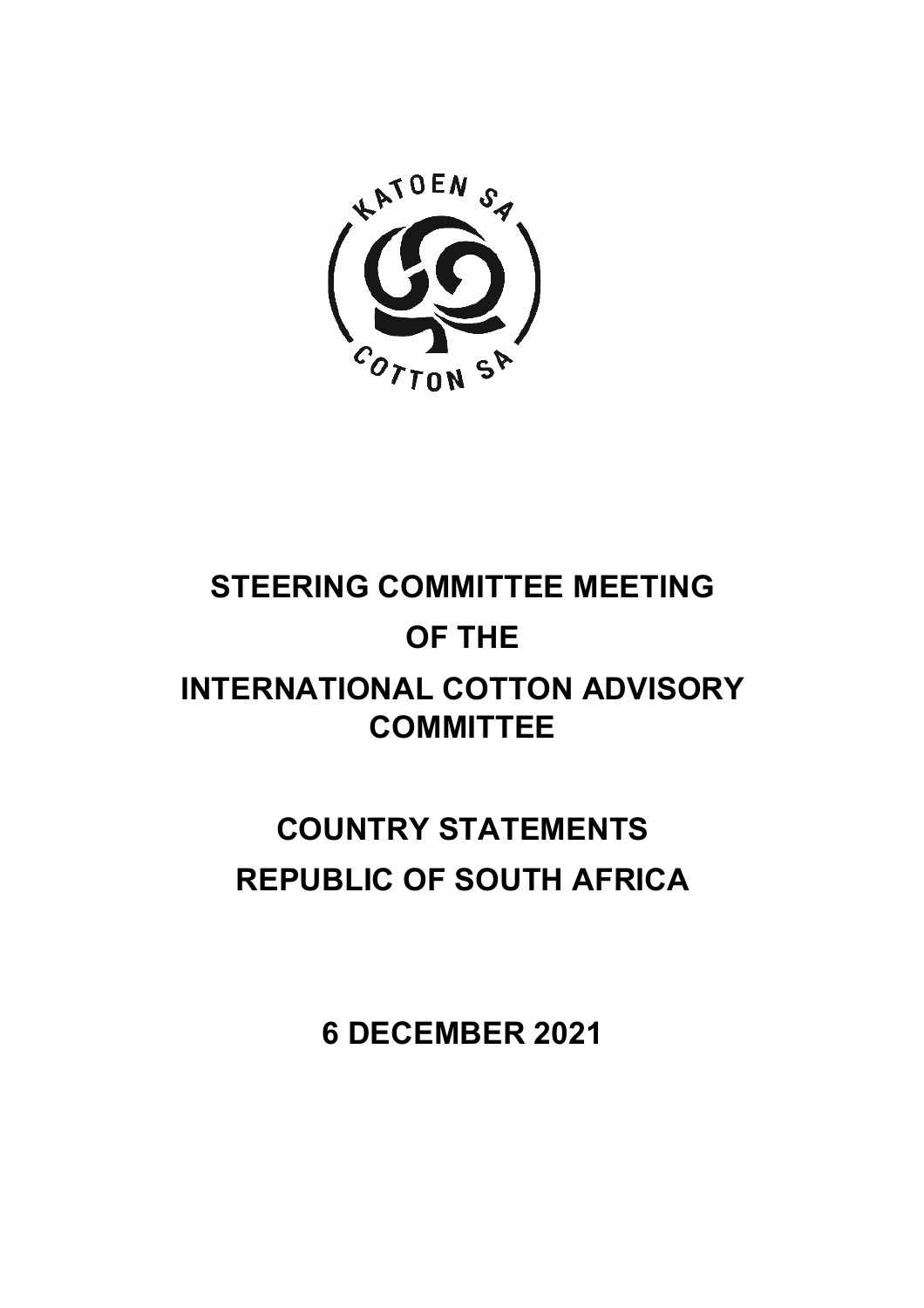# **SOUTH AFRICA: COUNTRY STATEMENT**

### **Area and Production**

For the 2020/21 marketing year 11 543 ha under irrigation and 16 132 ha on dryland were planted. The major areas suitable for cotton cultivation are situated in the northern, western, and central areas of the country and the potential for future growth exists in new locations through innovations in plant varieties and genetic modification.

The average weighted yield for dryland and irrigated cotton was 1 000 kg of lint per ha. South Africa has produced 27 662 tons of cotton lint in 2020/21 which represents a smaller crop than the previous year, a decline of approximately 37%.

Cotton SA estimates the production of cotton lint to reach about 15 700 tons for the 2021/22 marketing season. This represents a further decrease from the previous season's production levels which can be largely attributed to a decline in plantings due to unfavourable climatic conditions at planting time, especially dryland areas as well as the favourable prices of competing crops.

Cotton area is expected to cover 18 400 hectares in 2021/22, down from 27 675 hectares the previous season. Farmers moved to food crops like maize and soya beans.



## **Domestic Mill Use**

South Africa has 4 cotton spinning mills that consumed a total of 12 054 tons of lint of which about 62% were imported in 2020/21. The reason for the relatively high imports is local spinning mills require lower quality than locally produced. Cotton represented roughly 20% of total textile fibre consumed during 2020/21 which is in line with the international trend.

The Covid-19 pandemic, with the resultant lock-down period in 2020, played a major role in the decline of the textile sector, due to much lower retail sales that impacted on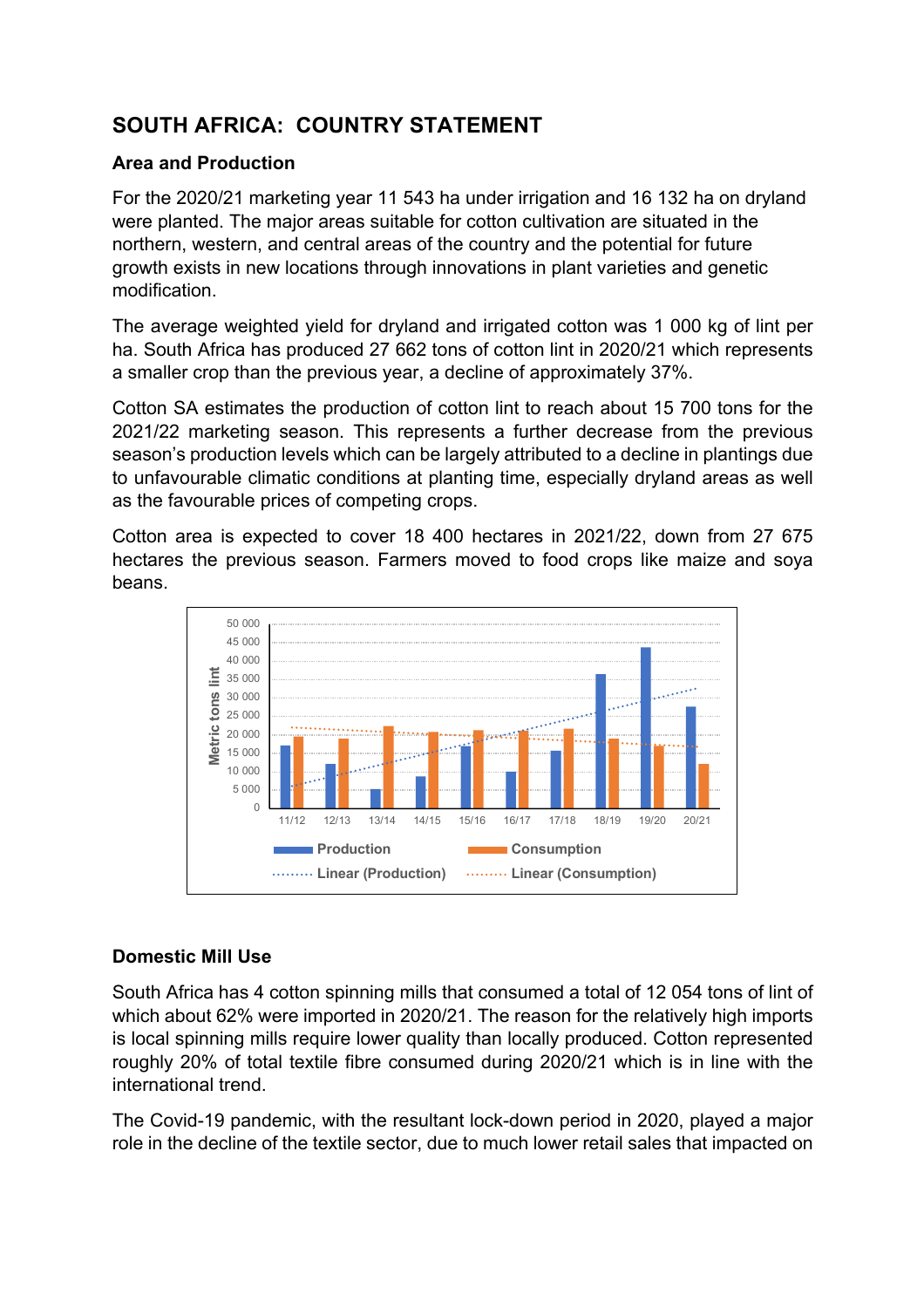textile production and the spinning of cotton yarn. Consumption was affected negatively by the pandemic as some of the spinners were closed for most of 2020.

#### **Trade**

During the 2020/21 marketing year approximately 7 465 tons of lint have been imported. This volume is 38% less than the year before. Most lint imports were from the Southern African Development Community countries (SADC), mostly Zimbabwe and Zambia.

South Africa exported 28 758 tons of lint during 2020/21, about 19.5% less than in 2019/20. It is the third consecutive year that South Africa is a net exporter of lint. Approximately 85 - 90% of lint production is exported.

#### **Standards**

South Africa is a participant in the Better Cotton Initiative (BCI) which is a commitment to the production of sustainable cotton. Cotton SA acts as implementing partner.

#### **Prices**

The 2020/21 average price received by farmers for cotton lint in 2020/21 was R21.56/kg lint which is marginally lower than the season before. However, the South African price converted to a dollar price showed a decline because of the weakening of the Rand against the US dollar.



#### **Issues facing the South African cotton industry**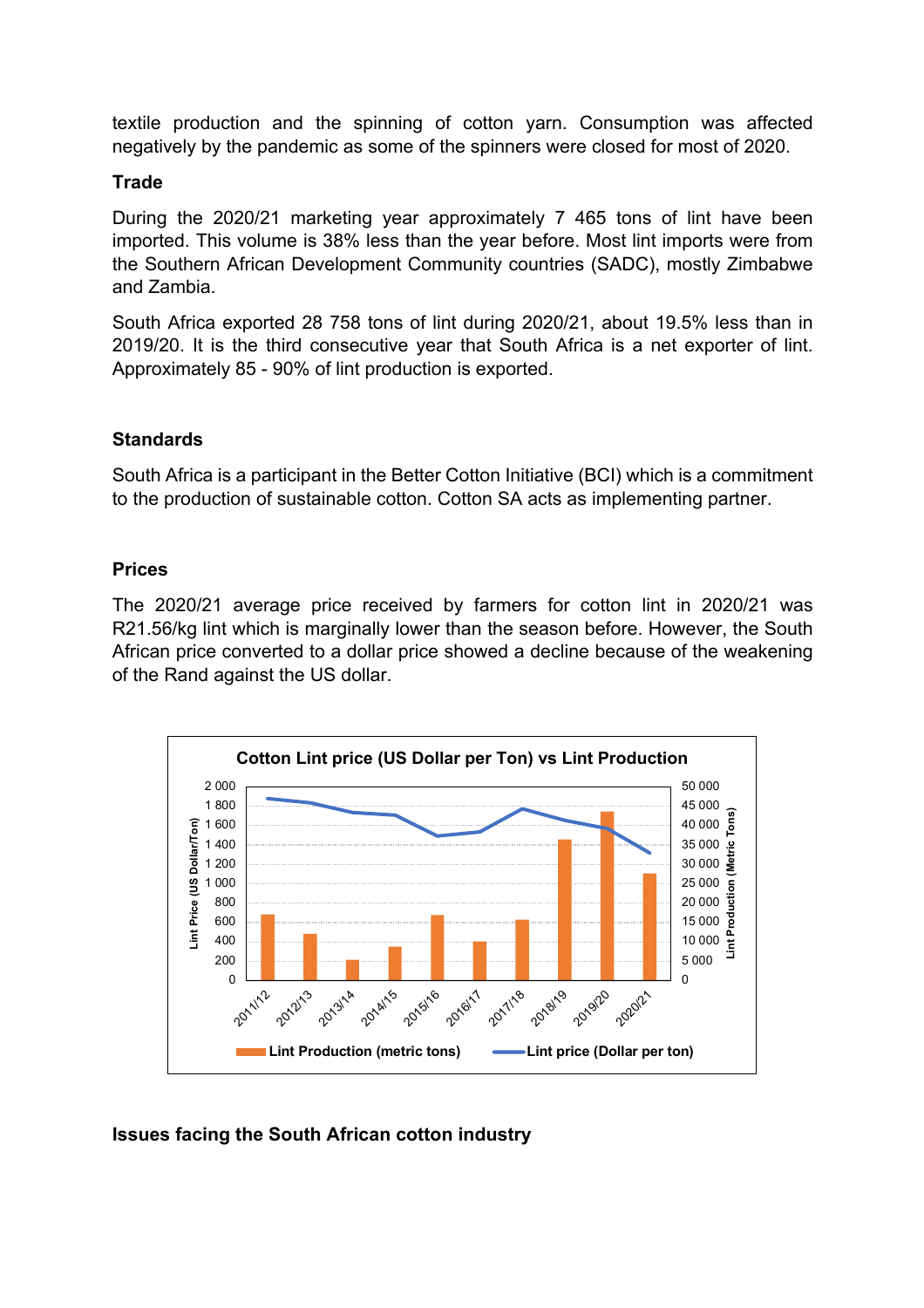- Availability of new seed varieties regulatory process and timeframe to register new technology and varieties.
- Cost of harvesting equipment.
- Availability of harvesting contractors.
- High input costs and financing of inputs.
- Competition from higher value commodities on irrigated land.
- Lack of investment in domestic spinning capacity.

### **Qualities of the 2020/21 Marketing Season (2019/20 Production Season)**

The following graphs show the South African cotton crop performance for the 2020/21 Marketing Year.





The graph shows the same trend as the previous year with over 85% of the South African cotton crop classed in the Middling to Good Middling cottons due to the favourable weather conditions experienced in most of the areas during the season.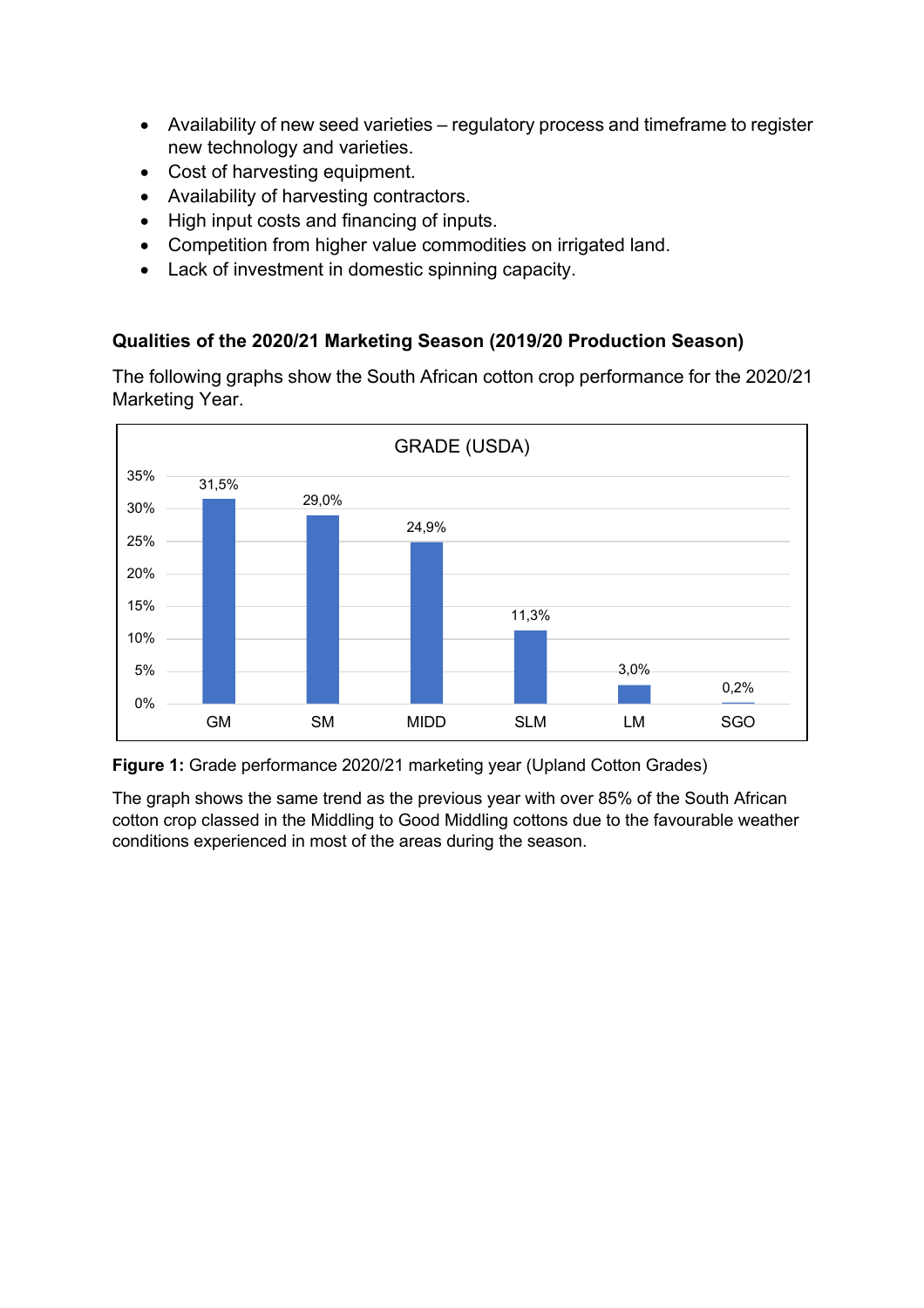

**Figure 2:** Length performance 2020/21 marketing year (Staple length - inches)

This graph illustrates the trend that about 71% of the 2019/20 South African cotton crop are in the staple length grouping of 1 1/8" and longer. In addition to this, only 14.6% of the crop falls in the shorter staple length ranges.



**Figure 3:** Micronaire performance 2020/21 marketing year

This graph shows that 64% of the 2019/20 South African cotton crop is within the base micronaire range and 23% in the premium range.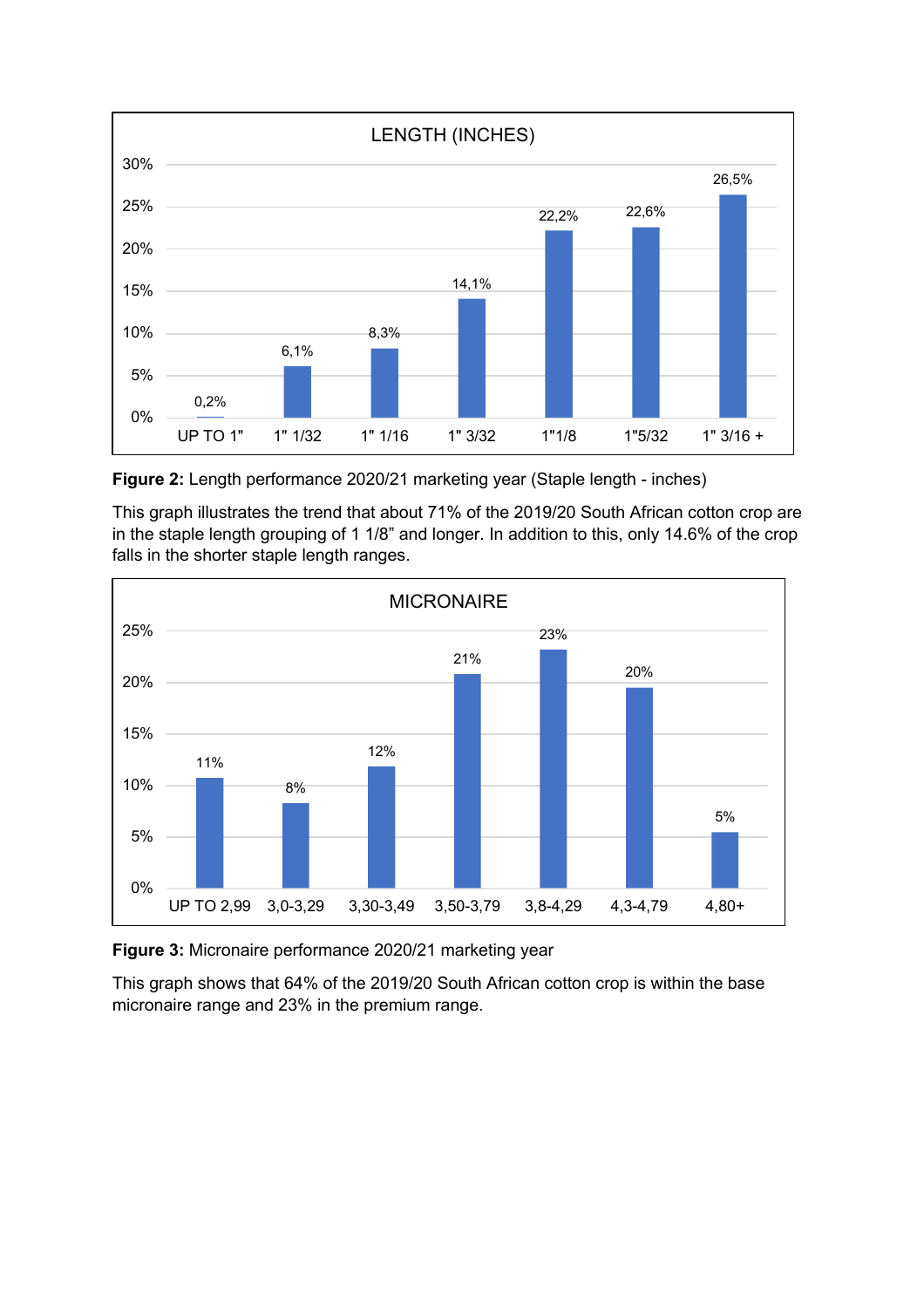

**Figure 4:** Short Fibre Index (SFI) performance 2020/21 marketing year

This graph shows that 74% of the South African cotton crop falls within the low range of short fibre content (up to 9%). This is as expected with the volumes of longer staple fibres in the South African cotton crop.



**Figure 5:** Strength performance (g/tex) 2020/21 marketing year

Overall lower fibre strength values were observed in the South African cotton crop, with only 49% of the cotton crop above 28 g/tex. This was due to late planting of the crop in certain areas.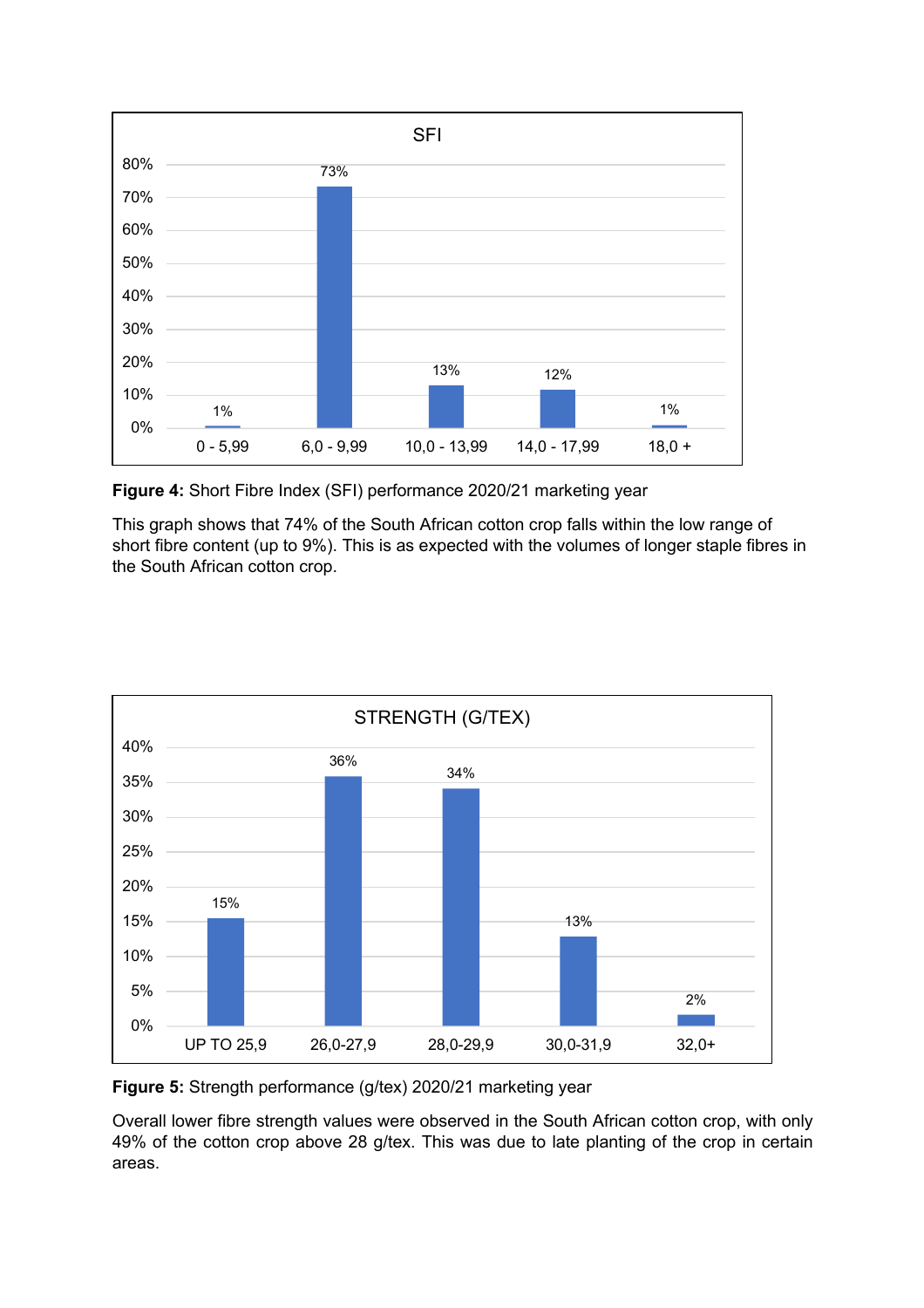

**Figure 6:** Uniformity Index performance 2020/21 marketing year

This graph shows that 67% of the South African cotton falls within the medium to high uniformity range (81% and better).





This graph shows that 82% of the 2019/20 South African cotton crop was classed in the white colour grade categories.